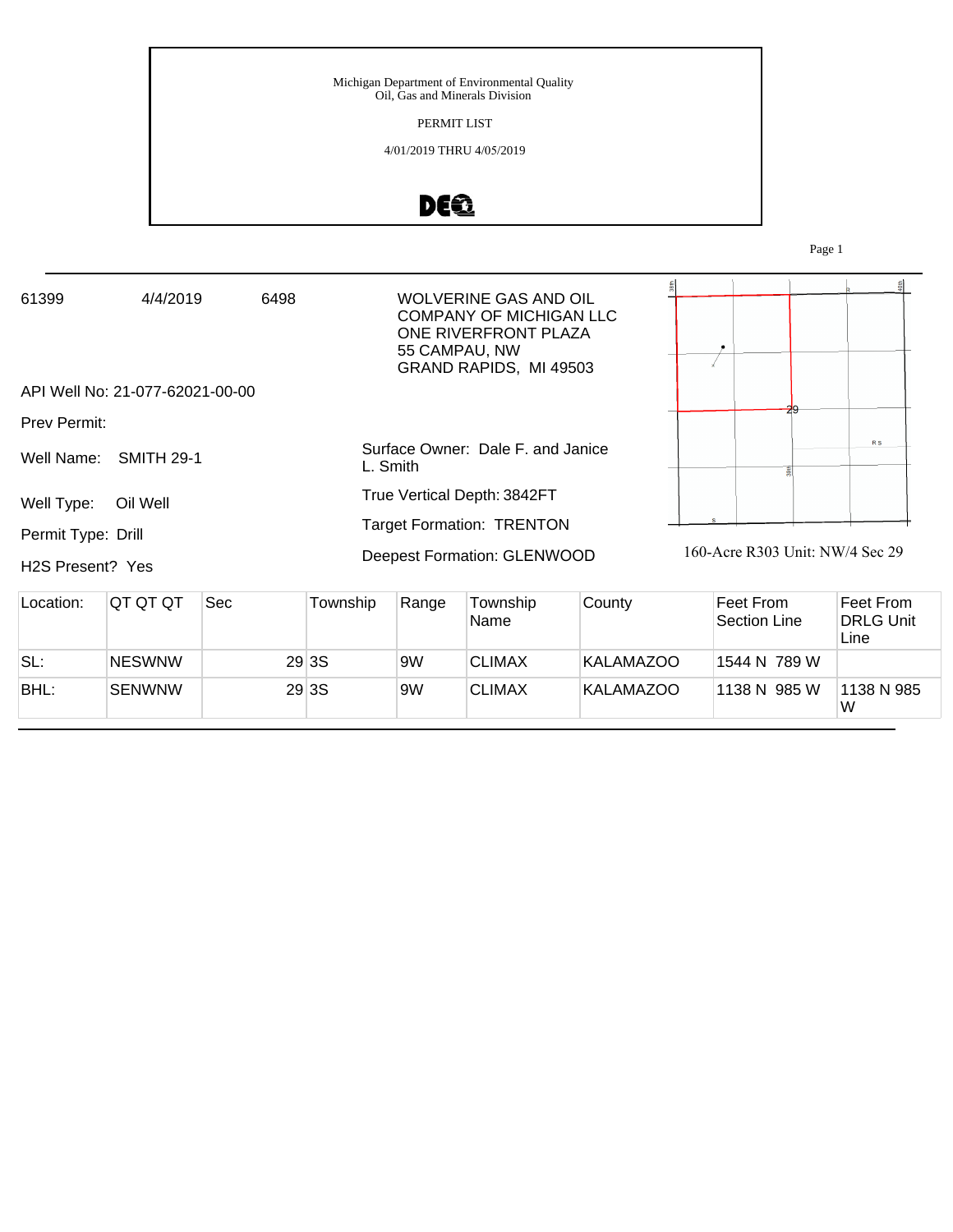|                               |                                 | Michigan Department of Environmental Quality<br>Oil, Gas and Minerals Division<br>PERMIT LIST<br>4/01/2019 THRU 4/05/2019<br>DEQ<br>Permittee<br>Permittee |                                                                                                                                   |                                                     |        |  |  |  |  |  |
|-------------------------------|---------------------------------|------------------------------------------------------------------------------------------------------------------------------------------------------------|-----------------------------------------------------------------------------------------------------------------------------------|-----------------------------------------------------|--------|--|--|--|--|--|
| Permit Number                 | <b>Issue Date</b>               | Number                                                                                                                                                     | Name                                                                                                                              |                                                     | Page 2 |  |  |  |  |  |
| 61400                         | 4/4/2019                        | 6498                                                                                                                                                       | <b>WOLVERINE GAS AND OIL</b><br><b>COMPANY OF MICHIGAN LLC</b><br>ONE RIVERFRONT PLAZA<br>55 CAMPAU, NW<br>GRAND RAPIDS, MI 49503 | $\times$                                            |        |  |  |  |  |  |
|                               | API Well No: 21-077-62022-00-00 |                                                                                                                                                            |                                                                                                                                   | 18 PQ                                               |        |  |  |  |  |  |
| <b>Prev Permit:</b>           |                                 |                                                                                                                                                            |                                                                                                                                   |                                                     |        |  |  |  |  |  |
| Well Name:                    | SIMMONS 18-1                    |                                                                                                                                                            | Surface Owner: Phyllis J. Simmons                                                                                                 | $\overline{z}$                                      |        |  |  |  |  |  |
| Well Type:                    | Oil Well                        |                                                                                                                                                            | True Vertical Depth: 3900FT                                                                                                       |                                                     |        |  |  |  |  |  |
| Permit Type: Drill            |                                 |                                                                                                                                                            | <b>Target Formation: TRENTON</b>                                                                                                  |                                                     |        |  |  |  |  |  |
| H <sub>2</sub> S Present? Yes |                                 |                                                                                                                                                            | Deepest Formation: GLENWOOD                                                                                                       | 160-Acre R303 Unit: E/2 NW/4 and<br>W/2 NE/4 Sec 18 |        |  |  |  |  |  |

| Location: | IQT QT QT     | Sec | Township | Range | Township<br>Name | County           | Feet From<br>lSection Line⊹ | Feet From<br><b>DRLG Unit</b><br>Line |
|-----------|---------------|-----|----------|-------|------------------|------------------|-----------------------------|---------------------------------------|
| SL:       | <b>SENENW</b> |     | 18 3S    | 9W    | <b>CLIMAX</b>    | <b>KALAMAZOO</b> | 1112 N 2091 W               |                                       |
| BHL:      | <b>SENENW</b> |     | 18 3S    | 9W    | <b>CLIMAX</b>    | <b>KALAMAZOO</b> | 1020 N 2559 W               | 1020 N 1321<br>W                      |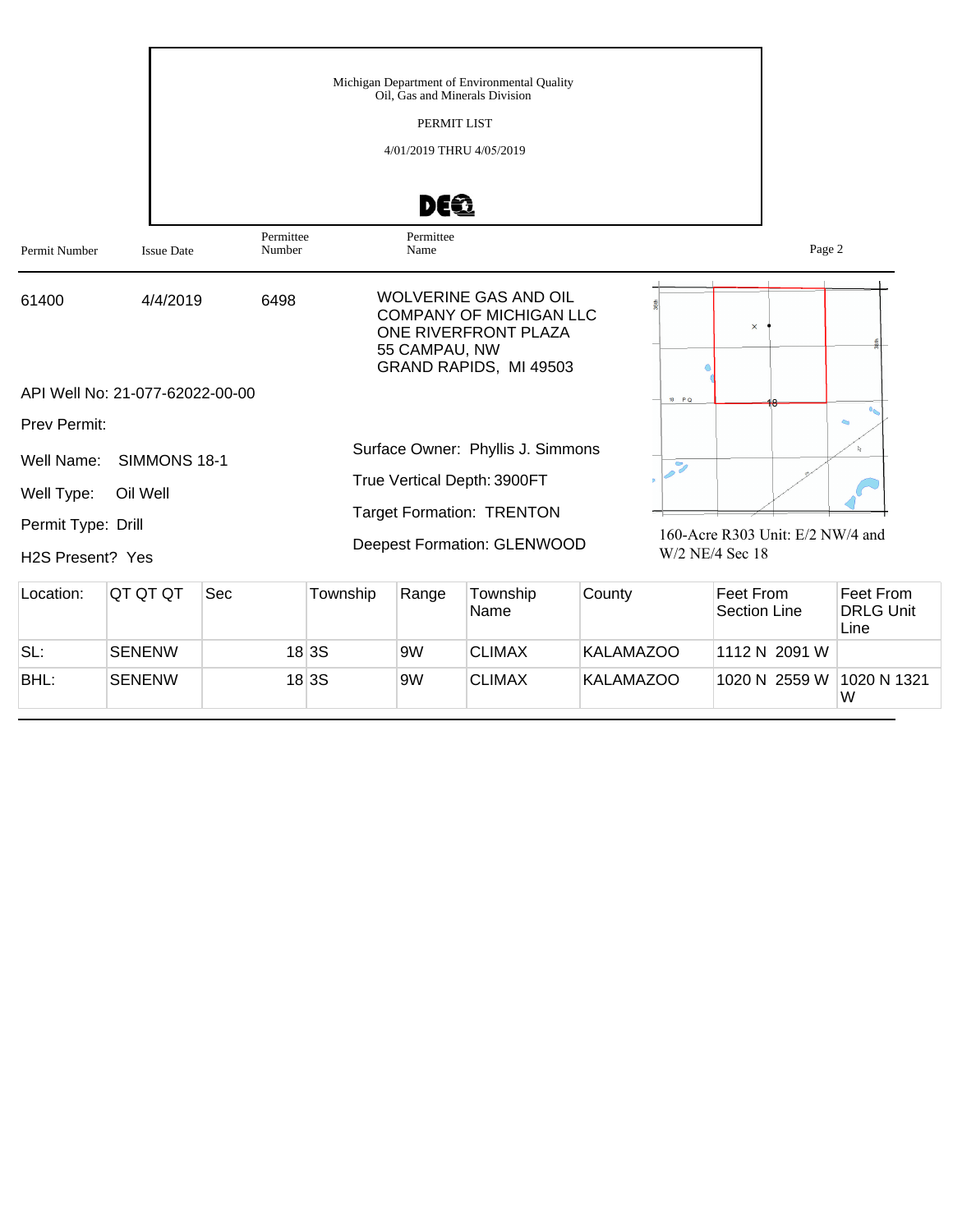Updated Permits

4/01/2019 THRU 4/05/2019

### DEQ

Permit Number Permittee Number Permittee<br>Name Name Page 1

### **PLUGGING INSTRUCTIONS ISSUED:**

61355 6312

ARBOR OPERATING LLC

#### 104 S UNION STREET SUITE 202 TRAVERSE CITY, MI 49684

API Well Number: 21-115-60840-02-00

Well Name: RHINESS 1-6HD2

Plug Inst. Issue Date: 3/22/2019

| Location | <b>IOT OT OT</b> |     | <b>Sec</b> Township | Range | <b>Township Name</b> | Countv         | Feet From Section<br>Line | <b>IFeet From DRLG</b><br>Unit |
|----------|------------------|-----|---------------------|-------|----------------------|----------------|---------------------------|--------------------------------|
| ISL:     | <b>NESWNE</b>    | 61  | 7S                  | 6E    | <b>SUMMERFIELD</b>   | <b>IMONROE</b> | 1505 N 1962 E             |                                |
| BHL:     | <b>ISWNWNE</b>   | 6 I | 7S                  | 6E    | <b>SUMMERFIELD</b>   | <b>IMONROE</b> | 1841 N 2278 E             | 1841 N 378 W                   |

Comment: App. to P&A expires 12/31/19.

39157 5953

H L BROWN OPERATING LLC 300 WEST LOUISANA PO BOX 2237 MIDLAND, TX 79702

API Well Number: 21-133-38644-02-00

Well Name: RUWE & GULF 1-19A

True Vertical Depth: 9730

Plug Inst. Issue Date: 3/27/2019

| Location | <b>OT OT OT</b> | <b>Sec Township</b> | Range | Township Name | County         | Feet From Section<br>Line | <b>Feet From DRLG</b><br>l Unit |
|----------|-----------------|---------------------|-------|---------------|----------------|---------------------------|---------------------------------|
| ISL:     | ISWSESE         | 19 <sup>18</sup> N  | 10W   | LINCOLN       | IOSCEOLA       | 484 S 711 E               |                                 |
| BHL:     | <b>INENWNE</b>  | 30 <sub>18N</sub>   | 10W   | LINCOLN       | <b>OSCEOLA</b> | 46 N 1296 W               | 1274 S 1296 W                   |

Comment: App. to P&A expires 3/27/19.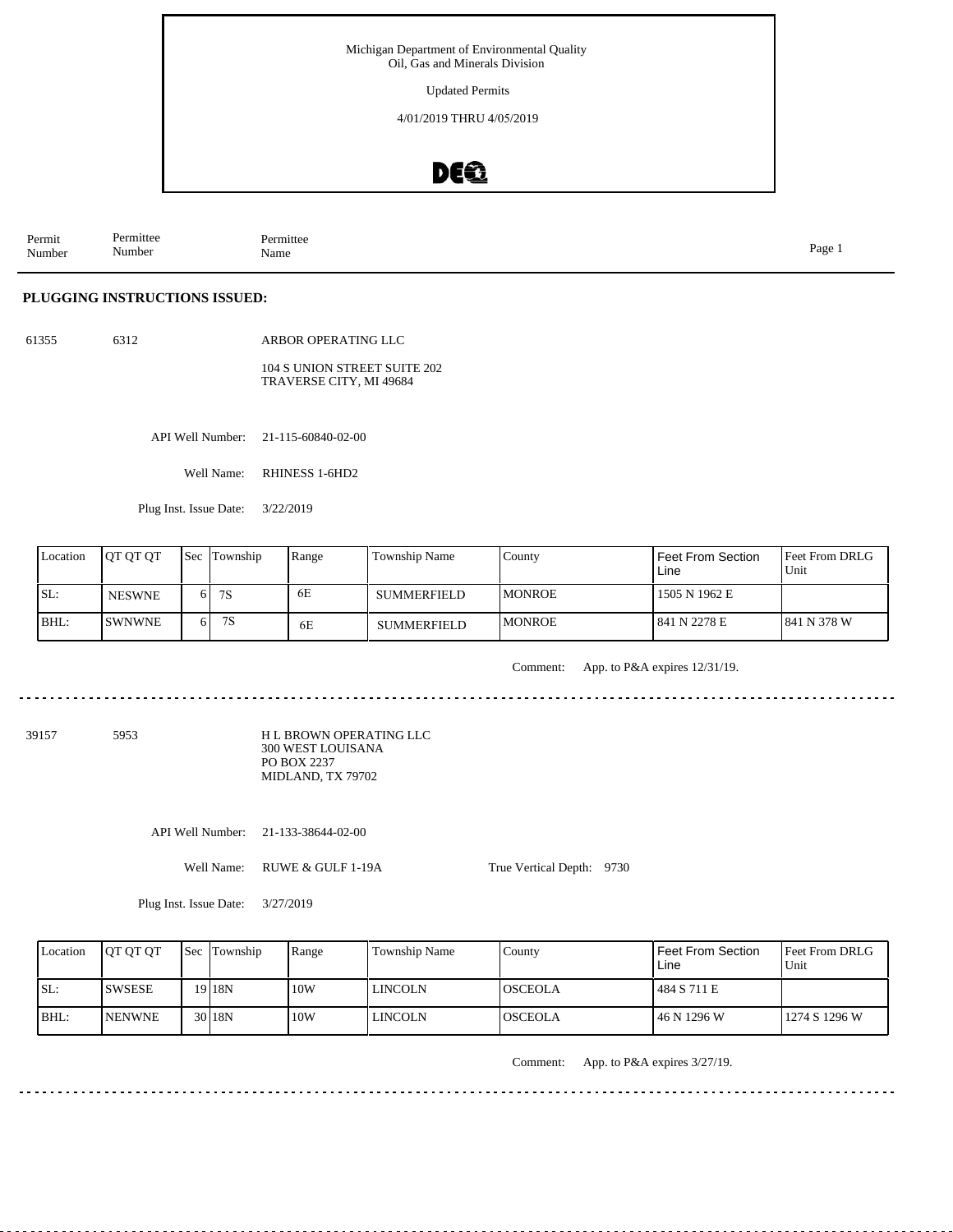Updated Permits

4/01/2019 THRU 4/05/2019

### DEQ

Permit Number Permittee Number Permittee<br>Name Page 2<br>Name

### **APPLICATIONS TO CHANGE WELL STATUS:**

5953 H L BROWN OPERATING LLC 300 WEST LOUISANA PO BOX 2237 MIDLAND, TX 79702

API Well Number: 21-007-36758-00-00

Well Name: SNOWPLOW 1-5

Approval Date: 3/26/2019

| Location         | QT QT QT      | Sec | Township                       | Range                                                   | Township Name                      | County                    | <b>Feet From Section</b><br>Line                                                                                         | Feet From DRLG<br>Unit |
|------------------|---------------|-----|--------------------------------|---------------------------------------------------------|------------------------------------|---------------------------|--------------------------------------------------------------------------------------------------------------------------|------------------------|
| SL:              | <b>SESWNW</b> |     | 5 29N                          | 5E                                                      | <b>OSSINEKE</b>                    | <b>ALPENA</b>             | 467 S 1117 W                                                                                                             | 467 S 1117 W           |
| Proposed Rework: |               |     | <b>ACOWS</b> for Miscellaneous |                                                         |                                    | Comment:                  | ACOWS to squeeze existing Clinton perfs and move up hole<br>and recomplete higher in the Clinton Fmn., expires 10/26/19. |                        |
| 29883            | 7772          |     |                                | 12012 Wickchester<br>Suite 300<br>Houston, TX 77055 USA | <b>LAMBDA ENERGY RESOURCES LLC</b> |                           |                                                                                                                          |                        |
|                  |               |     | API Well Number:               | 21-101-29883-00-00                                      |                                    |                           |                                                                                                                          |                        |
|                  |               |     | Well Name:                     | <b>BRISKE ET AL 1-28</b>                                |                                    | True Vertical Depth: 4694 |                                                                                                                          |                        |
|                  |               |     | Approval Date:                 | 3/27/2019                                               |                                    |                           |                                                                                                                          |                        |
| Location         | QT QT QT      | Sec | Township                       | Range                                                   | Township Name                      | County                    | <b>Feet From Section</b><br>Line                                                                                         | Feet From DRLG<br>Unit |
| SL:              | <b>SWSWSW</b> |     | 28 23N                         | 15W                                                     | <b>BEAR LAKE</b>                   | <b>MANISTEE</b>           | 460 S 460 W                                                                                                              |                        |
| BHL:             | <b>NWSWSW</b> |     | 28 23N                         | 15W                                                     | <b>BEAR LAKE</b>                   | <b>MANISTEE</b>           | 859 S 499 W                                                                                                              | 859 S 499 W            |

ACOWS to Continue Drilling - HDH

Proposed Rework: ACOWS to Continue Drilling - HDH Comment: ACOWS to drill open hole lateral in the Niagaran Fmn., Comment: expires 3/27/20.  $\frac{1}{2} \left( \frac{1}{2} \right) \left( \frac{1}{2} \right) \left( \frac{1}{2} \right) \left( \frac{1}{2} \right) \left( \frac{1}{2} \right)$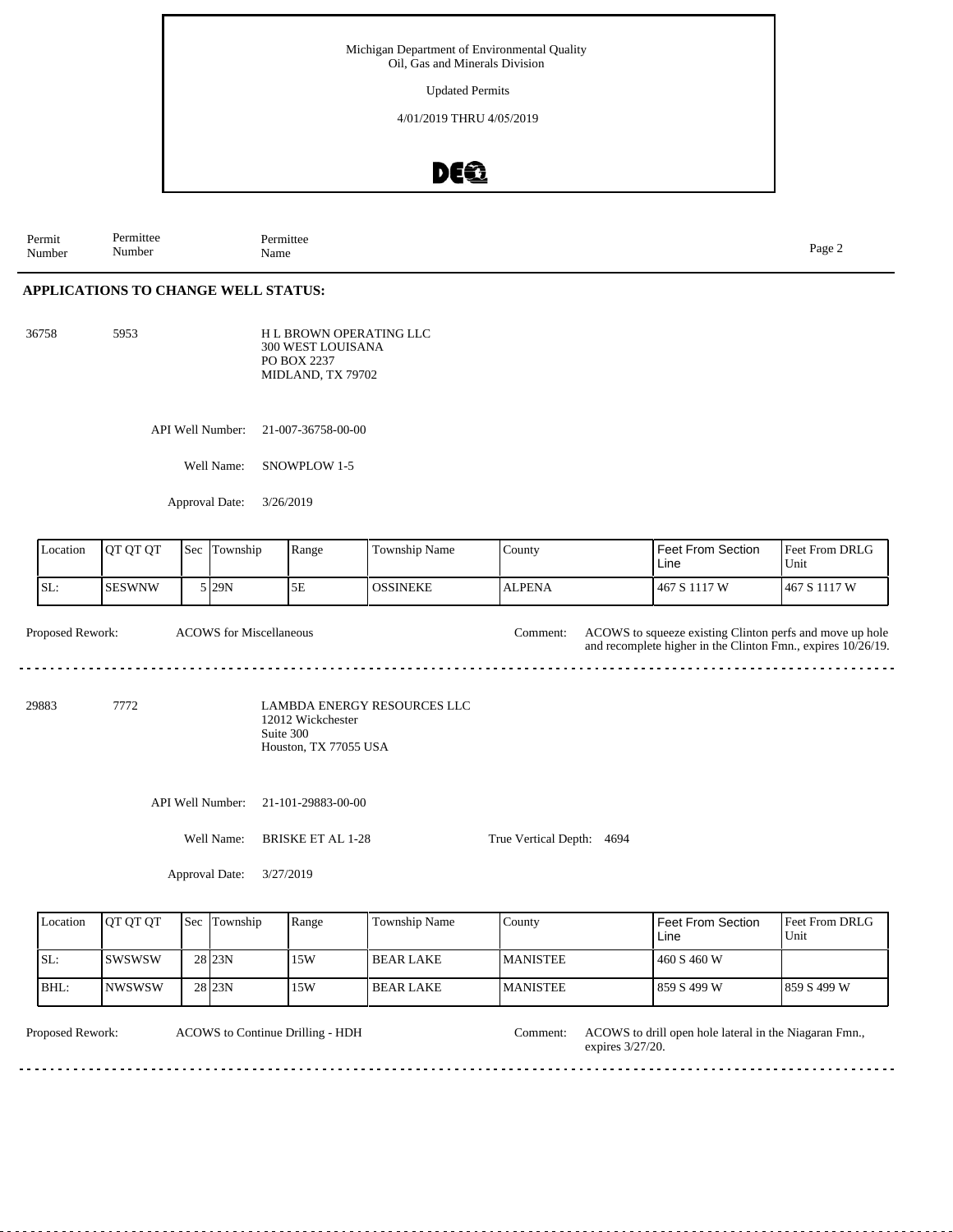Updated Permits

4/01/2019 THRU 4/05/2019

# DEQ

| Permit<br>Number | Permittee<br>Number | Name                             | Permittee                                               |                             |                              |                                                        | Page 3                 |
|------------------|---------------------|----------------------------------|---------------------------------------------------------|-----------------------------|------------------------------|--------------------------------------------------------|------------------------|
| 31639            | 7772                |                                  | 12012 Wickchester<br>Suite 300<br>Houston, TX 77055 USA | LAMBDA ENERGY RESOURCES LLC |                              |                                                        |                        |
|                  |                     | API Well Number:                 | 21-101-31639-00-00                                      |                             |                              |                                                        |                        |
|                  |                     | Well Name:                       | <b>BRADFORD ET AL 5-32</b>                              |                             |                              |                                                        |                        |
|                  |                     | Approval Date:                   | 3/25/2019                                               |                             |                              |                                                        |                        |
| Location         | QT QT QT            | Sec Township                     | Range                                                   | Township Name               | County                       | Feet From Section<br>Line                              | Feet From DRLG<br>Unit |
| SL:              | <b>NWSESE</b>       | 32 23N                           | 15W                                                     | <b>BEAR LAKE</b>            | <b>MANISTEE</b>              | 992 S 988 E                                            | 330 N 330 W            |
| Proposed Rework: |                     | ACOWS to Continue Drilling - HDH |                                                         |                             | Comment:<br>expires 3/25/20. | ACOWS to drill open hole lateral in the Niagaran Fmn., |                        |
| 36092            | 7772                |                                  | 12012 Wickchester<br>Suite 300<br>Houston, TX 77055 USA | LAMBDA ENERGY RESOURCES LLC |                              |                                                        |                        |
|                  |                     | API Well Number:                 | 21-101-35903-01-00                                      |                             |                              |                                                        |                        |
|                  |                     | Well Name:                       | <b>GAUTHIER ET AL 6-32A</b>                             |                             | True Vertical Depth: 4779    |                                                        |                        |
|                  |                     | Approval Date:                   | 3/19/2019                                               |                             |                              |                                                        |                        |
| Location         | QT QT QT            | Sec Township                     | Range                                                   | Township Name               | County                       | <b>Feet From Section</b><br>Line                       | Feet From DRLG<br>Unit |
| SL:              | <b>SESENE</b>       | 32 23N                           | 15W                                                     | <b>BEAR LAKE</b>            | <b>MANISTEE</b>              | 211 S 517 E                                            |                        |
| BHL:             | <b>SWSENE</b>       | 32 23N                           | 15W                                                     | <b>BEAR LAKE</b>            | <b>MANISTEE</b>              | 522 S 794 E                                            | 798 N 526 W            |

ACOWS to Continue Drilling - HDH

Proposed Rework: ACOWS to Continue Drilling - HDH Comment: ACOWS to drill OH lateral in the Niagaran Fmn., expires 3/19/20. Comment:

in die die die die

 $\sim$   $\sim$   $\sim$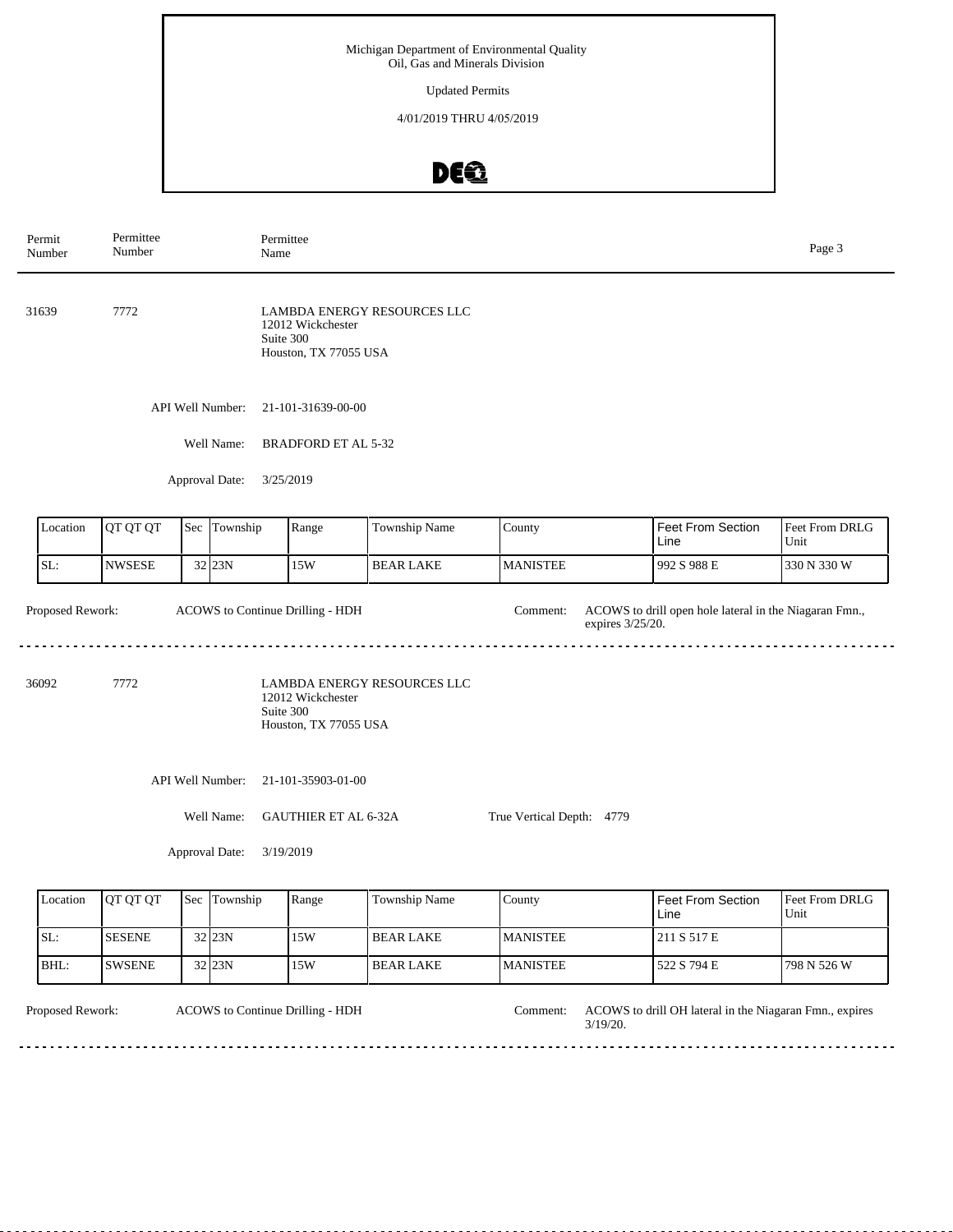Updated Permits

4/01/2019 THRU 4/05/2019

# DE®

|       | Permit<br>Number | Permittee<br>Number | Permittee<br>Name              |                                                                      |                   |                         |                                                        | Page 4                 |
|-------|------------------|---------------------|--------------------------------|----------------------------------------------------------------------|-------------------|-------------------------|--------------------------------------------------------|------------------------|
| 14104 |                  | 491                 |                                | CONSUMERS ENERGY CO<br>1945 W PARNALL RD<br>JACKSON, MI 49201        |                   |                         |                                                        |                        |
|       |                  |                     | API Well Number:               | 21-113-14104-00-00                                                   |                   |                         |                                                        |                        |
|       |                  |                     | Well Name:<br>372              | MICHIGAN GAS STORAGE CO                                              |                   |                         |                                                        |                        |
|       |                  |                     | Approval Date:<br>3/21/2019    |                                                                      |                   |                         |                                                        |                        |
|       | Location         | QT QT QT            | Sec Township                   | Range                                                                | Township Name     | County                  | <b>Feet From Section</b><br>Line                       | Feet From DRLG<br>Unit |
|       | SL:              | W2SENE              | 34 21N                         | 6W                                                                   | <b>CLAM UNION</b> | <b>MISSAUKEE</b>        | 660 S 760 E                                            | 660 S 760 E            |
|       | Proposed Rework: |                     | <b>ACOWS</b> for Miscellaneous |                                                                      |                   | Comment:<br>$3/21/20$ . | ACOWS to add perfs and return well to service, expires |                        |
|       | 20639            | 491                 |                                | <b>CONSUMERS ENERGY CO</b><br>1945 W PARNALL RD<br>JACKSON, MI 49201 |                   |                         |                                                        |                        |
|       |                  |                     | API Well Number:               | 21-113-20639-00-00                                                   |                   |                         |                                                        |                        |
|       |                  |                     | Well Name:                     | M G S C 930                                                          |                   |                         |                                                        |                        |
|       |                  |                     | Approval Date:<br>3/21/2019    |                                                                      |                   |                         |                                                        |                        |
|       | Location         | QT QT QT            | Sec Township                   | Range                                                                | Township Name     | County                  | Feet From Section<br>Line                              | Feet From DRLG<br>Unit |
|       | SL:              | <b>CNWNE</b>        | $34$ 21N                       | 6W                                                                   | <b>CLAM UNION</b> | <b>MISSAUKEE</b>        | 560 N 660 W                                            | 560 N 660 W            |

Proposed Rework: ACOWS to plugback well, and return well to service, expires

ACOWS for Miscellaneous Comment:

3/21/20.

 $\sim$   $\sim$   $\sim$   $\sim$  $\sim$   $\sim$   $-$